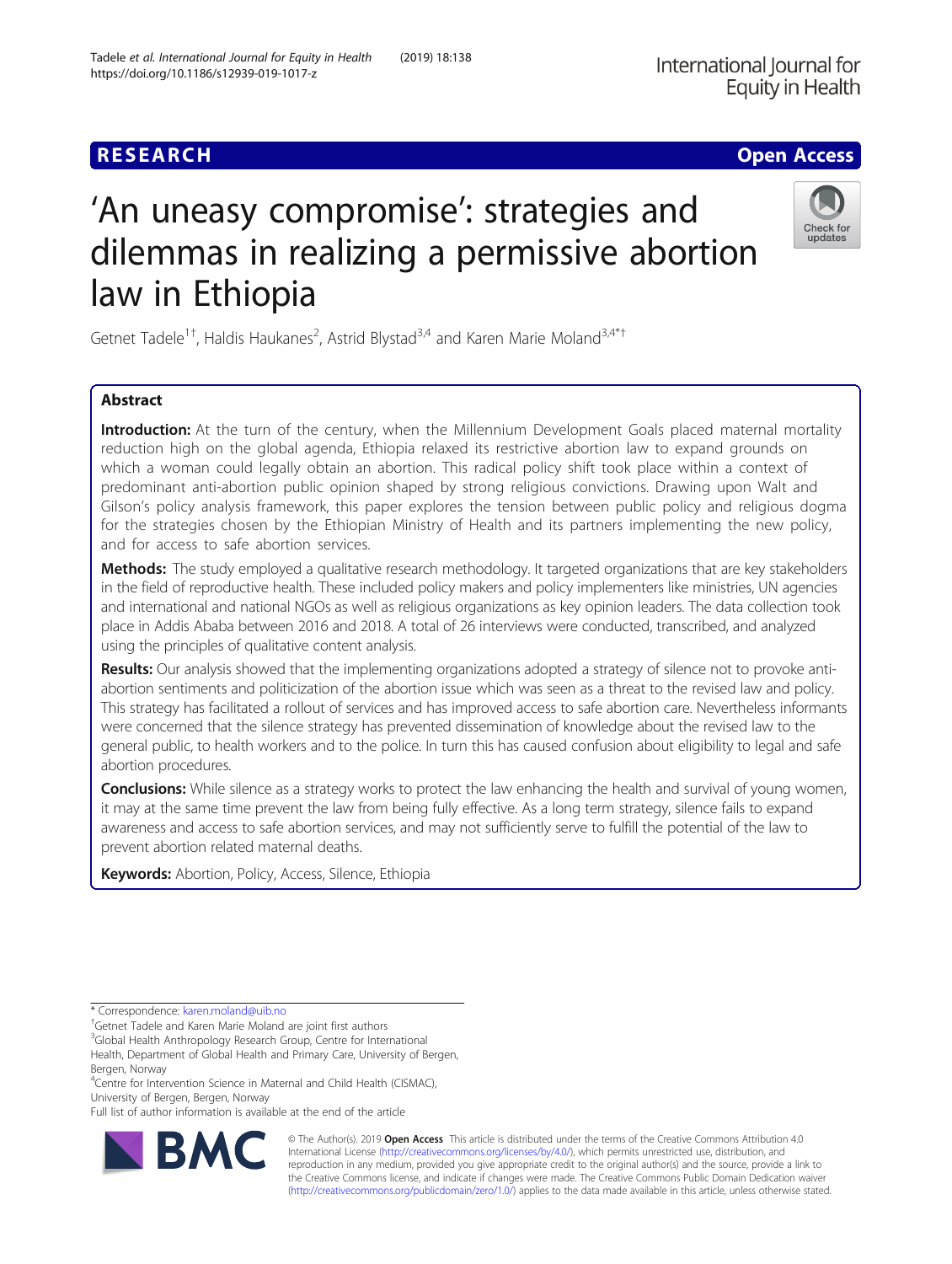# Introduction

At the turn of the century, when the Millennium Development Goals placed maternal mortality reduction high on the global agenda, Ethiopia relaxed its restrictive abortion law to expand the grounds on which a woman could legally obtain an abortion [\[1](#page-12-0)]. The revision of the abortion law in Ethiopia was negotiated in a strongly anti-abortion cultural and religious environment [\[2](#page-12-0)] and, although Ethiopia is formally a secular state with constitutional freedom of worship, religion is very much present in the public sphere and in community life [\[3](#page-12-0)]. As this paper will show, the historically dominant Ethiopian Orthodox Tewahido Church (EOTC) has a strong hold on public opinion and, more than a decade after the enactment of the law, 83% of EOTC members perceived abortion as morally wrong [\[4](#page-12-0)]. This paper takes a closer look at the law and how it has fared during the period it has been operational, paying particular attention to the tension arising at the intersection between a permissive law and a religiously conservative society.

Induced abortion is legally restricted in most of Africa. The only countries where abortion is broadly legal are South Africa, Tunisia and Cape Verde [\[5](#page-12-0)]. The grounds on which induced abortion is allowed vary from severely restrictive, where abortion is only allowed to save the life of the mother (e.g. Tanzania), to abortion on social and economic grounds (e.g. Zambia). In Ethiopia, induced abortion was, until 2004, illegal in the strict sense and was only permitted 'to save the pregnant woman from grave and permanent danger to life or health' ([\[6](#page-12-0)] Art. 534). With a maternal mortality ratio of 743 per 100 000 live births, Ethiopia had at the time one of the highest rates of maternal death in the world [[7\]](#page-12-0). It was estimated that abortion-related complications accounted for 32% of all maternal deaths in 2005 [\[7](#page-12-0)]. Furthermore, the burden on the health system and the cost of care to treat abortion complications was very high [[7](#page-12-0)]. It was in this maternal health and health systems context that the revised abortion law was fought through in 2004.

Since religion and religious beliefs are central in the lives of Ethiopians - the majority of the population is Christian (62%,) or Muslim (34%) - the initiative to liberalize the abortion law met strong opposition. Although membership of the protestant and evangelical churches is on the increase, EOTC is the biggest religious community constituting 44% of the total population  $[8]$ . Despite being separated from the state since 1974, the EOTC continues to hold moral authority, shaping ideas about right and wrong in society. The Patriarch of the church, as well as the local priests, are highly influential in family affairs, not least in matters concerning life and death, and sexuality and reproduction [[9\]](#page-12-0). Thus, in the years preceding the revision of the law, Ethiopia experienced intensive resistance from anti-abortion groups consisting of religious leaders, gynaecologists, lawyers, and others who perceived that the law would violate religious rules and moralities [\[2\]](#page-12-0). The Christian Workers' Union for Health Care, an important actor in the debate, had ties to the global pro-life movement mainly based in the US. Their major arguments were that abortion is strictly forbidden in the Bible and that safe abortion is a myth – all abortions are unsafe and will cause different types of physical and psychological trauma. Their position was supported by the Patriarch of EOTC who disseminated the message in the newspapers, arguing that abortion is inhuman, selfish and against the divine commandment not to kill [\[2](#page-12-0)].

Advocates for liberalisation of the law, spearheaded by the Ethiopian Society of Obstetricians and Gynecologists (ESOG), and supported by international and local NGOs, nonetheless advanced revision of the abortion law on the grounds of the magnitude of unsafe abortions in the country and its severe consequences for women's health and wellbeing [[2\]](#page-12-0). Hence the revision of the law was argued as part of the national effort to bring down maternal mortality and to achieve the aims of the UN Millennium Development Goal 5 (MDG5).

The revised law, enacted in 2004, allows women to terminate pregnancies that result from rape or incest; if the woman has physical or mental disabilities; if continuation of the pregnancy or the birth would endanger the health or life of the woman or fetus; if the fetus has incurable disease or deformity; and if the woman is a minor who is physically or mentally unprepared for childbirth ([[1\]](#page-12-0): Article 552:1).

Even though the law went a long way towards liberalization, abortion is still classified as illegal in the country's revised Criminal Code [\[1](#page-12-0)] and is punishable by imprisonment if violated. Abortion thus remained a criminal act with a few exceptions, but the law also settled that "the mere statement by the woman is adequate to prove that her pregnancy is the result of rape or incest" ([\[1](#page-12-0)]: Article 552:2). This was a radical statement that went a long way in shifting the responsibility for the decision to terminate a pregnancy from the police and the health worker, to the woman herself. The Ministry of Health was mandated to produce Technical and Procedural Guidelines for Safe Abortion Services which were issued in 2006 in a tone of gender equality and choice with reference to international treaties on human rights and women's rights as well as national policies on women and children [\[7](#page-12-0)]. The guidelines were meant to ensure that all women obtain standard, consistent, and safe termination of pregnancy services as permitted by the law [[7\]](#page-12-0). Interestingly, in operationalizing the law, the ministry added that 'the provider will use the stated age on the medical record for age determination to determine whether the person is under 18 or not. No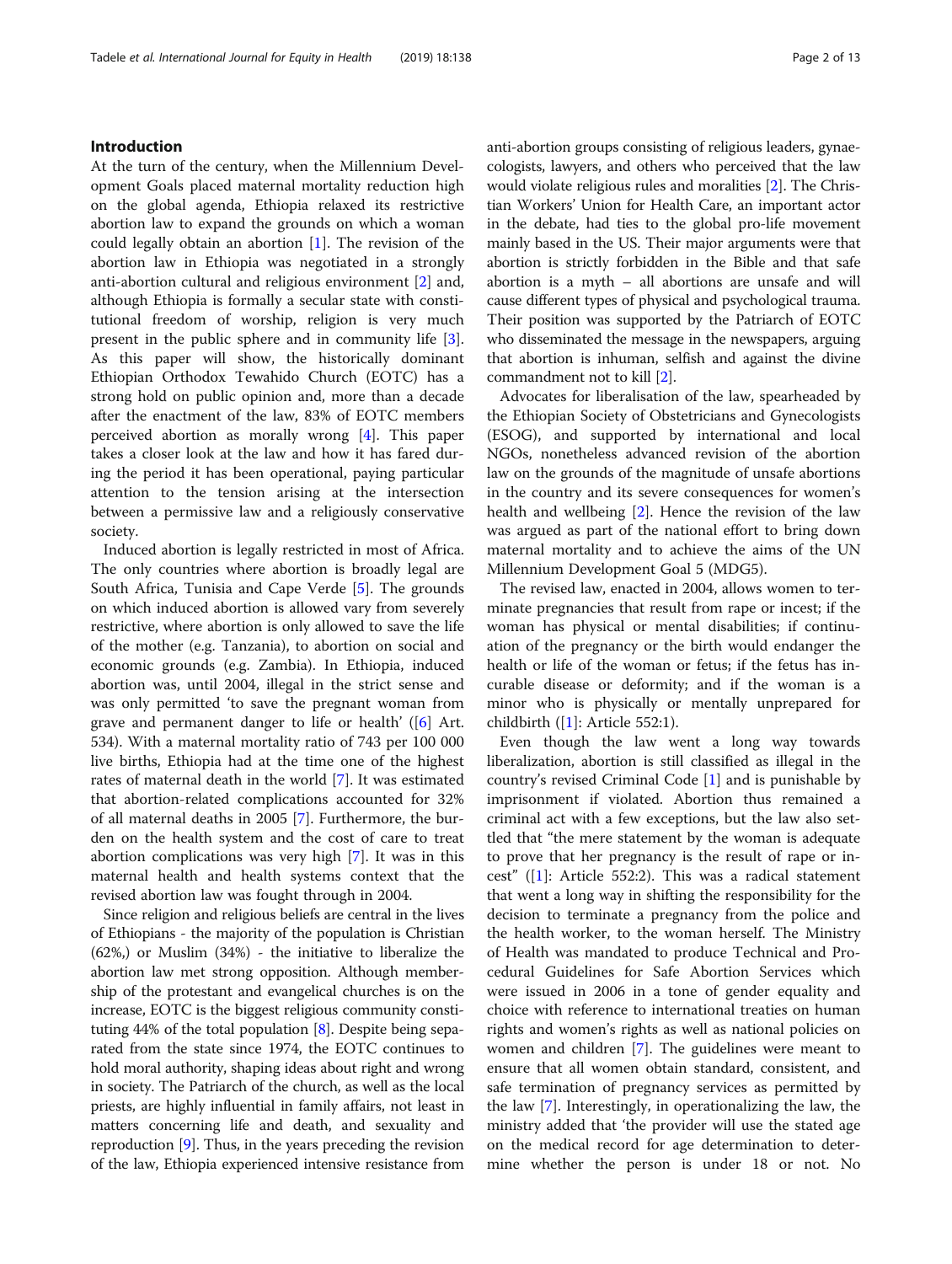additional proof of age is required' ([\[7\]](#page-12-0): 10). The guidelines further state that, 'The provider should, in all good faith, follow the knowledge of standard medical indications that necessitate termination of pregnancy to save the life or health of the mother' ([\[7](#page-12-0)]: 10).

A decade after the law was passed, abortion-related maternal deaths were estimated to constitute 19.6% of all maternal deaths in 2013 [\[10\]](#page-12-0) as compared to 32% before the law was revised [[7\]](#page-12-0). Availability of eligible public and private health facilities that provide safe abortion services was reported to have increased dramatically from 898 in 2008 to 4,033 in 2014, and the proportion of abortion care provided in the public sector was estimated to have increased from 36 to 56% nationally [\[11](#page-12-0)]. The proportion of abortions occurring legally in health facilities reportedly increased from 27% in 2008 to 53% in 2014, and the rate of legal abortions more than doubled from 5.8 to 14.7 per 1,000 women  $[11]$  $[11]$ . Although these figures indicating an impressive change between 2008 and 2014 may be overrated, great improvements in access to safe abortion services are reflected in reduced abortion related mortality. Still, despite the apparently substantial achievements, the estimations indicate that 47% (294,127) of abortions still occurred outside of health facilities in 2014, and were thus categorized as unsafe. These high rates of unsafe abortion were attributed to lack of knowledge of the law, perceived cost of services, lack of knowledge about service availability, fear of stigma and lack of services in accessible sites. There is also substantial regional variation, and the safe abortion rate continues to be lowest in the least densely populated and peripheral regions. While the vast majority of the Ethiopian population (80%) lives in rural areas, only 39.5% of women accessing abortion care in 2014 were rural residents [[11\]](#page-12-0). This demonstrates a huge urban bias in the roll out of services, partly associated with the concentration of international NGOs providing safe abortion services in urban centres.

The revised abortion law has been called an 'uneasy compromise' [[12\]](#page-12-0) between the public health concerns of the government working to bring down maternal mortality on the one hand, and religious organizations allied with the protestant Christian Workers' Union for Health Care in Ethiopia, and pro-life groups with international ties on the other. Using Shore and Wright's [\[13](#page-12-0), [14](#page-12-0)] perspective of the 'social life of policy' we explore the implications of this 'uneasy compromise' for the strategies chosen by actors in the field and for access to safe abortion services. Shore and Wright [\[14\]](#page-12-0) point out that policies are 'contested and reshaped' by the numerous actors involved in the process of implementing and interpreting the law. The abortion law put in place, and the Ministry of Health's interpretation of the law in the operational guidelines of 2006 and the later version of 2014, is subject to interpretation by actors that are directly or indirectly involved in its implementation and, as we shall argue, this interpretation re-shapes the policy. Following Walt and Gilson [\[15](#page-12-0)] and Walt et al. [\[16](#page-12-0)], we focus, not primarily on the content of policy, but on the actors involved, the process of implementing the abortion policy in the health system, and not the least on the context of the policy reform. Specifically, we investigate how the revised law and its guidelines, and the implementation process are perceived by key stakeholders in the field of reproductive health and rights, and other actors with vested interests in the matter. Of particular interest are tensions emerging at the interface between a permissive law and a culturally/religiously conservative society, the strategies adopted by actors supporting and opposing the law, and the implications of these for women's access to safe abortion services.

# Methods

This article reports on one of three country cases in the project entitled 'Competing discourses impacting girls' and women's rights: The case of fertility control and safe abortion in Ethiopia, Tanzania and Zambia'. The Ethiopian case study analyzed here targeted organizations and institutions that are key stakeholders in the field of reproductive health acting as policy makers/advocates for policy change and implementers including ministries, international and national NGOs and UN agencies. Importantly, the study also included religious organizations as key opinion leaders in the field of reproductive health. We used a qualitative interview design to explore experiences and perceptions related to the law and its implementation.

# Data collection

A total of 23 organizations were included in the study. Twenty six interviews (including three repeat interviews) were carried out by the four co-authors (22 interviews) and an MA student from the Department of Sociology, Addis Ababa University (AAU) (four interviews) in three rounds in Addis Ababa in November 2016, March 2017 and March–April 2018. We made a list of eligible ministries, UN agencies, international and local NGOs, professional associations and religious organizations that we wished to interview, and produced an interview guide and an information letter to explain the purpose of the study. A local gender specialist research assistant, who is centrally located in the field of reproductive health in Ethiopia, helped the authors in accessing the organizations and arranging appointments. She contacted the organizations first by phone and later by e-mail with the information letter and interview guide attached. Based on their responses, she developed an interview schedule for the team. Apart from a few that did not respond, the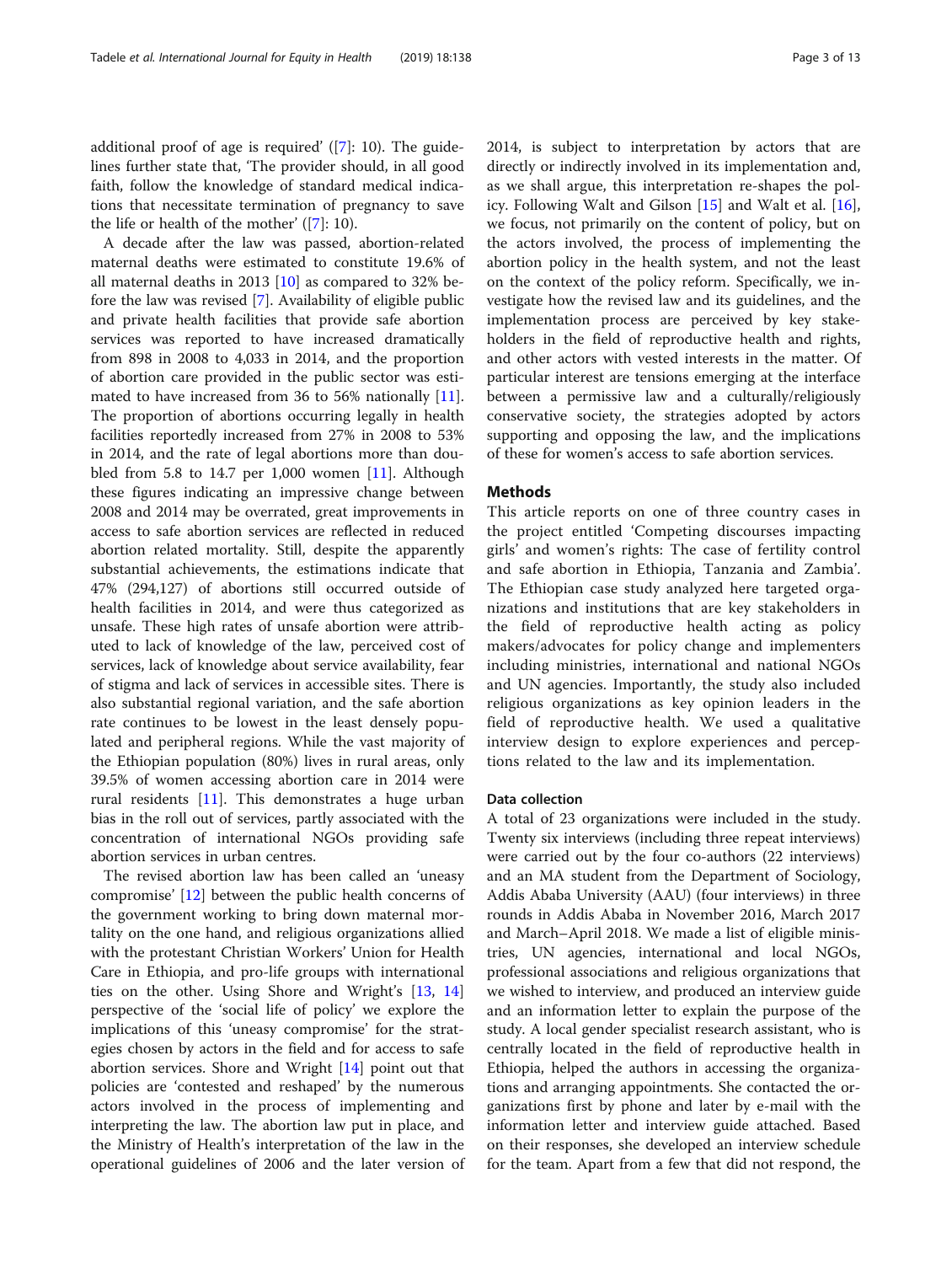study participants were enthusiastic about sharing their experiences and perceptions of the law and its implementation.

Altogether 23 organizations were included in the sample. The organizations interviewed include: Five ministries (Ministry of Health, Ministry of Education, Ministry of Justice, Ministry of Youth and Sports Affair, Ministry of Women and Children); three United Nations (UN) agencies (United Nations Population Fund (UNFPA), World Health Organization (WHO), UN Women); two professionals associations (Midwives Association and Ethiopian Society of Obstetricians and Gynecologists); one professor from School of Public Health, Addis Ababa University; four International NGOs (Engender Health, Pathfinder, IPAS, Marie Stopes International), four local NGOs (Family Guidance Association of Ethiopia (FGAE), Ethiopian Women's Lawyers Association (EWLA), Organization for the Development of Women and Children in Ethiopia (ODWACE), Women Health Association of Ethiopia); five religious organizations (Ethiopian Inter-faith Forum for Development Dialogue and Action (EIFDA), Ethiopian Islamic Affairs Council, Ethiopian Evangelical Church, (EEC), Ethiopian Orthodox Tewahdo Church and Ethiopian Orthodox Tewahdo Church Development Commission- EOTCDC). Informants from FGAE, Pathfinder, and IPAS were interviewed twice (in 2016 and 2017) to followup emerging issues from the first round of interviews. The organizations had appointed one to three individuals to take part in the interviews. Twenty two of the interviews were conducted by pairs of researchers in English and usually took between 60 and 90 min. Four interviews were conducted in Amharic by a MA student supervised by first author G.T.

# Data analysis and ethics

All interviewees had read the information letter that was sent to the organization beforehand and consented to participate in the study. Among the 22 interviews conducted by the authors of this paper, 20 were audio recorded with the consent of the interviewees while two preferred not to be recorded and the interviewers wrote detailed notes. The recorded interviews were later transcribed verbatim by an experienced assistant. The four interviews conducted by the MA student were audio-recorded, transcribed and translated into English in a summarized form. The transcripts, the English summaries and the notes from the two interviews not transcribed were analyzed by the first authors assisted by the coauthors using the principles of content analysis. This process involved reading and re-reading the transcripts to become familiar with the data, coding the data material, identifying categories and defining themes drawing upon the perspectives of Shore and Wright [[14\]](#page-12-0) and the policy analysis frameworks of Walt and Gilson [[15](#page-12-0)].

In order to protect the identity of the interviewees, individual statements have been anonymized, and the organization to which the person belonged is indicated only in categories. Exceptions to this rule are made when the name of the organisation is needed to make sense of the quote. The categories are ministries (MIN), UN agencies (UN), international NGOs (INGO), local NGOs (NGO), professional associations (PA) and religious organizations (RO). The project was approved by the Department of Sociology, Addis Ababa University, by each of the organizations included in the study, and by Norwegian Centre for Research Data (NSD project number 57089/3/00SIRH).

# Findings

Our analysis showed how different actors positioned themselves in the abortion landscape after the revision of the law, how they perceived the development after the law was passed, and how they developed strategies to protect their interest in the field. Silence was identified as a strategy used by actors on several levels, and below we describe how this was enacted and expressed, and what kinds of challenges this strategy implied for access to safe abortion services. Firstly, we look into the various improvements the law has spurred, as narrated by actors centrally situated in the field.

# How the abortion landscape changed after the liberalization of the law

Not surprisingly, the law was praised by many of our informants from the government and non-government sectors for being progressive and opening up different pathways to access safe abortion:

The law is one of the progressive abortion laws in Africa. Although it is not on demand, more or less every woman who requests safe abortion can access the service. As much as possible barriers to services are reduced. (INGO)

Not the least, the positive implications of the law for victims of rape were emphasized: Yes, that law has significantly changed the way clients are getting safe abortion services, said an informant from an International NGO. Prior to the revision of the law, the rape victim had to go through a long probation process in court and only if the court supported her case, would she be able to return to the clinic to terminate the pregnancy. In the meantime, the pregnancy advanced, making it more difficult and more risky to get an abortion. The clause in the present abortion law about the woman's statement of rape or incest to qualify for abortion services was seen as critical for provision of timely services: 'But now [that] the word of the client is enough, she doesn't need to go to the court, to the police and so on, that makes it [the process] very rapid.  $(INGO)$  Likewise, stated age as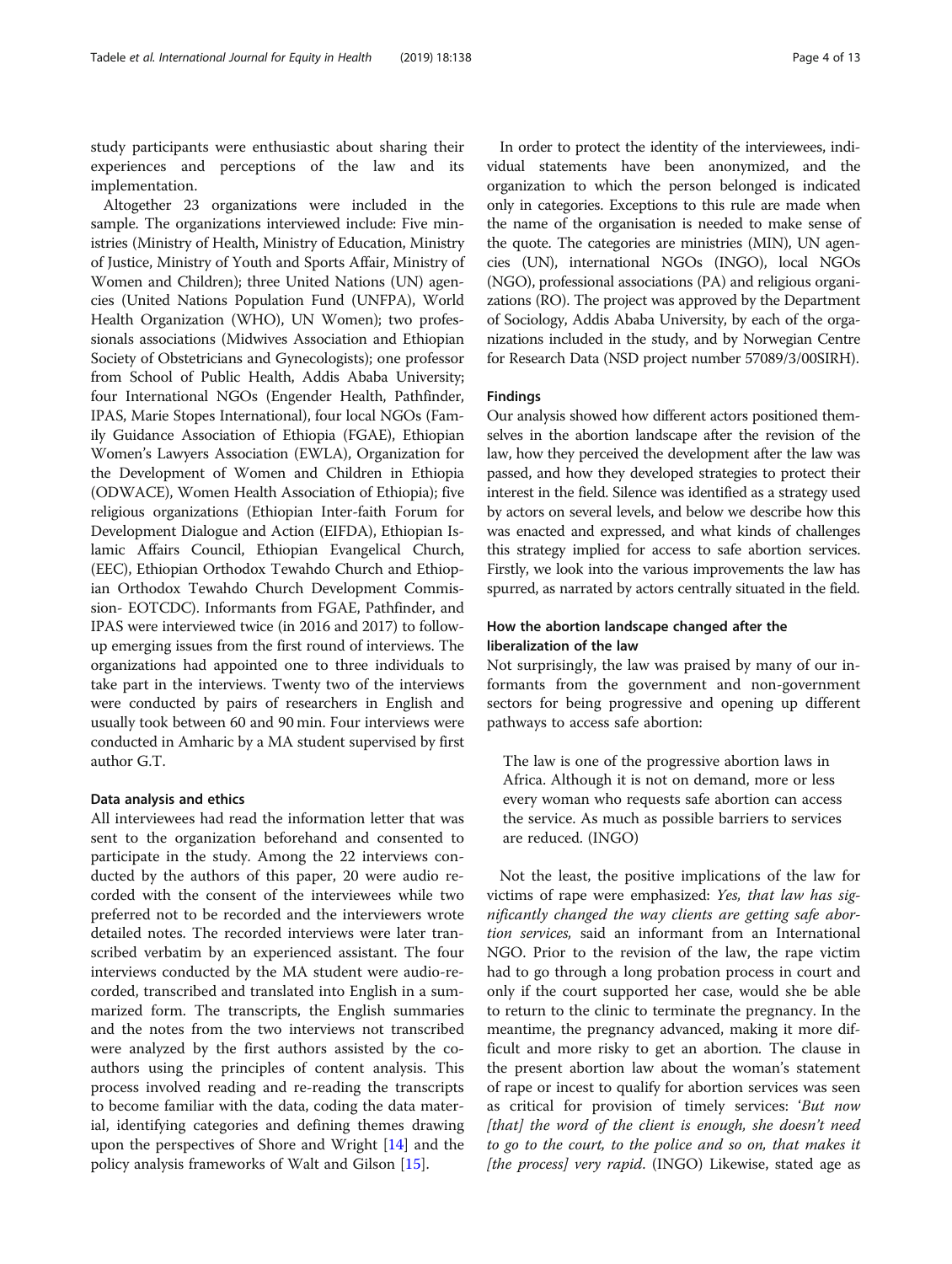qualification for age-based abortion was considered a vital tool to address unwanted pregnancy among young girls. The law and the guidelines also served to instruct and justify actions taken by health workers and were referred to as 'our bible' telling the health workers 'on what level and on what criteria to provide the service'. (NGO)

Access was also said to have improved because of the efforts of the government and non-government actors to enhance infrastructure, through expanding the number of health centres and midwives particularly in rural areas, and by task-shifting abortion care to mid-level professionals.

Previously, it was a board of three physicians who had to approve the service, now one mid-level provider is enough and he/she does not have to be a doctor. The guideline has also eased requirements about who could provide safe abortion. In the past, it was the doctor's job to carry out abortions (clandestine abortions not taken into consideration), but the guideline stipulates that mid-level providers (nurses, mid-wives, clinical officers) could provide both medical and surgical abortion. (INGO)

One informant from the INGO sector described the developments in the following way:

For a long time, abortion services revolved around the Marie Stopes clinics, the pioneer in providing safe abortion. But now it is provided in almost all health care institutions. I felt the difference between the time when I started my career ten years ago and now. Now, if you randomly go to a health centre, you can find that the service is being provided and, relatively speaking, the service providers are not being stigmatized as they were before. Therefore, abortion is becoming more acceptable. (INGO)

A major impact of the liberalization of the law as experienced by the Ministry of Health and service-providing institutions was that septic abortions were almost done away with. 'Previously we used to encounter highly complicated cases with severe infections, with injured organs and so on due to unsafe abortion'. (INGO). This change was demonstrated by the fact that hospitals around the country had closed their 'septic rooms' which had previously been used frequently for severe abortion complications. Echoing the above assertion, an official from the Ministry of Health also noted that maternal mortality due to abortion had gone down dramatically.

# Silence to protect the law and avoid confrontation

These improvements in access to safe abortion care and health outcomes could not have been achieved without

the revised law, but as one of our informants put it, 'changing the law is not enough, changing the guideline is not enough'. (PO) The actors involved in implementing the law and the strategies they developed to extend services without attracting public attention in a predominantly anti-abortion environment seemed to be vital in this process. Although the resistance that arose in the law revision process was no longer loud, many of the proponents of a liberal abortion law and safe abortion services acknowledged the risk of backlash. In order to circumvent upheavals, they kept a low profile and avoided confrontation with groups that were displeased with the change in the law. Many of our informants noted that there is no public strategy on creating demand or advocating for safe abortion services since, as they told us, 'public opinion is dominantly against abortion'.

We don't speak publicly about abortion, we don't have any media intervention. If you go to the Ministry of Health, they don't want to talk much about abortion, but do it silently. (INGO)

For the same reason, most of the actors involved in reproductive health in the country also seem to have chosen not to frame abortion as a rights or gender issue, fearing that this would be counter-productive to their cause. Even though the guideline was, as mentioned above, framed in the language of gender and rights, the discourse chosen by government and non-government actors was that of public health and they packaged their messages very carefully:

We don't directly talk about abortion law, we don't confront religious groups. Even when they have negative speeches, we don't want to respond directly. We seek opportunity to speak about the magnitude of unsafe abortion packaging the message. We talk about reproductive health, we talk about maternal mortality and we go in detail about the causes of maternal mortality, then people start to talk about unwanted pregnancy and then they talk about unsafe abortion, these are our approaches at the community level. (INGO)

Hence the entry point to conversations in the community was reproductive health and the terms used by the actors to discuss unwanted pregnancy and abortion with the community were carefully chosen in an attempt to make the messages culturally sensitive and encourage people to talk about sexuality and reproduction.

We don't promote abortion because the nation is a very conservative society, people don't talk openly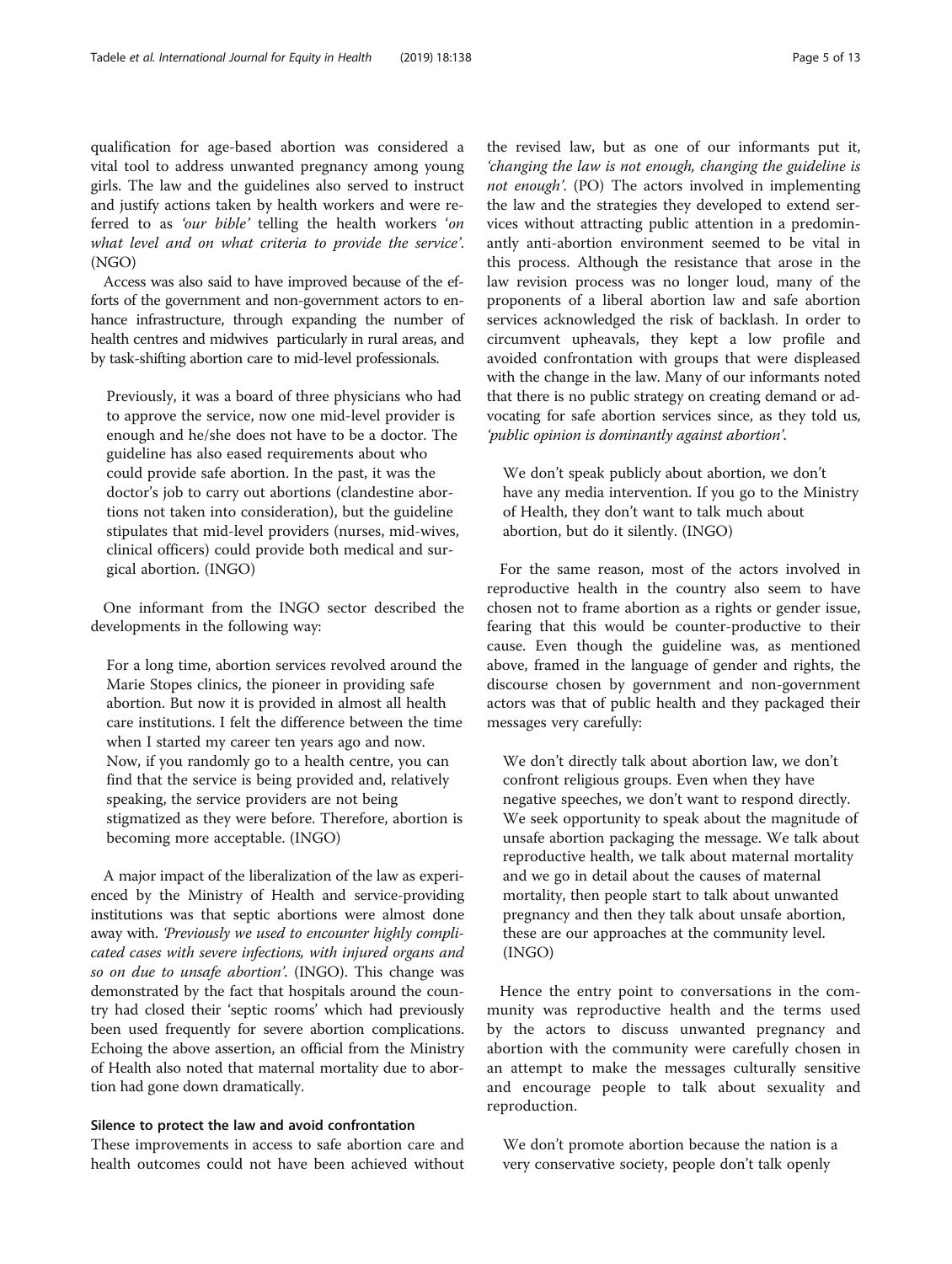about sexuality. We don't use the word abortion in Amharic, rather pregnancy termination (Tsense Maquaret). The word abortion itself is stigmatizing, the Amharic equivalent is Wurja, literally meaning abortion, but we don't use this term. (INGO)

Because of the sensitive nature of the topic, awareness creation about the guideline was very limited. As one informant commented:

We cannot gather people and tell them this is the new guideline; it is difficult to share the guideline with the media. We focus on practical ways of addressing demand, if we openly talked about it, it may backfire. (INGO)

Our informant from the Ministry of Health also endorsed this argument and said that they don't talk about the law.

For example, if you are looking at South Africa it is legal but the service is very limited. Here in Ethiopia, the providers are doing it quietly.… keeping silent made the resistance less. They don't say anything in public…. The commitment of the ministry is to do that silent work. We are very supportive, silently. (MIN)

An informant from a UN organization reiterated the importance of working quietly. She said that they don't carry out promotion or activism at the community level or through media about where abortion is available and how it is provided.

If we do a promotion activity or activism, the resistance will come especially from the conservative part of the population, religious people will rise. As it is, we are getting the results we want, so I don't see the need for any more promotion or activism. (UN)

The organizations working to increase access to safe abortion services, based on the provisions of the law, expressed very clearly that the aim of the silent approach they had chosen was to protect the law. As argued by one of these organizations' representatives:

We work to protect the law. Unless we protect the law, there might be some opposition groups from abroad or from inside the country. We scan the environment; we have regional abortion technical groups in four major regions, five or six persons from different fields. So we scan the media, events and we also scan different speeches and document that. We analyze it and if it has continuity, we see it together with our partners and plan for a strategy on how to respond. (INGO)

At present, there seems to be little opposition to the law. Anti-abortion, or pro-life groups as they commonly call themselves, though registered with a home-page on the internet, show very little activity. This was confirmed by our informants: 'We have not that much strong opposition like other African countries such as Kenya, Nigeria and Tanzania where funds from abroad create strong opposition' (INGO) and as summed up by one of our informants: 'The silence is the secret behind the success'. (INGO).

# Absence of a confrontational strategy to restrict the law by religious leaders

A major concern for organizations working to extend safe abortion services to eligible girls and women, as defined by the law, was not to provoke anti-abortion sentiments and public reactions, including reactions from religious leaders. An important question was how this strategy was met by religious leaders. Our informants from religious organizations did not speak directly about the process of revising the law, but they did demonstrate their resistance to the law in very specific ways. When asked about his knowledge of the law, one religious leader from EOTC admitted that he did not know the law very well, but he nevertheless rejected it:

I do not have awareness of the abortion law. The government can pass whatever law and it can also do whatsoever possible to enforce the law, but it cannot force the church to change its firm position against abortion. According to the EOTC, abortion is completely prohibited and it should not be allowed. No one can force the church to change this firm stand, because the church has long been autonomous and respected. The church is governed by the resolutions of the synod, not by the law of the government. My knowledge of the law, therefore, does not change anything. (RO)

An Islamic religious leader made a similar statement:

….I think abortion is allowed by the law. No matter what the law says, we do not ask why it is allowed. The government makes laws and as a religious organization we have our own perspectives about it, and our perspectives about abortion are as mentioned thus far [it is a sin and should not be permitted]. … Abortion should not be regarded as a matter of women's rights, as the life of the mother and that of the child both belong to Allah….. The Ethiopian Islamic Affairs Council has not rejected the law, but gives recognition to only one ground on which abortion can be provided- to save the life of the mother. (RO)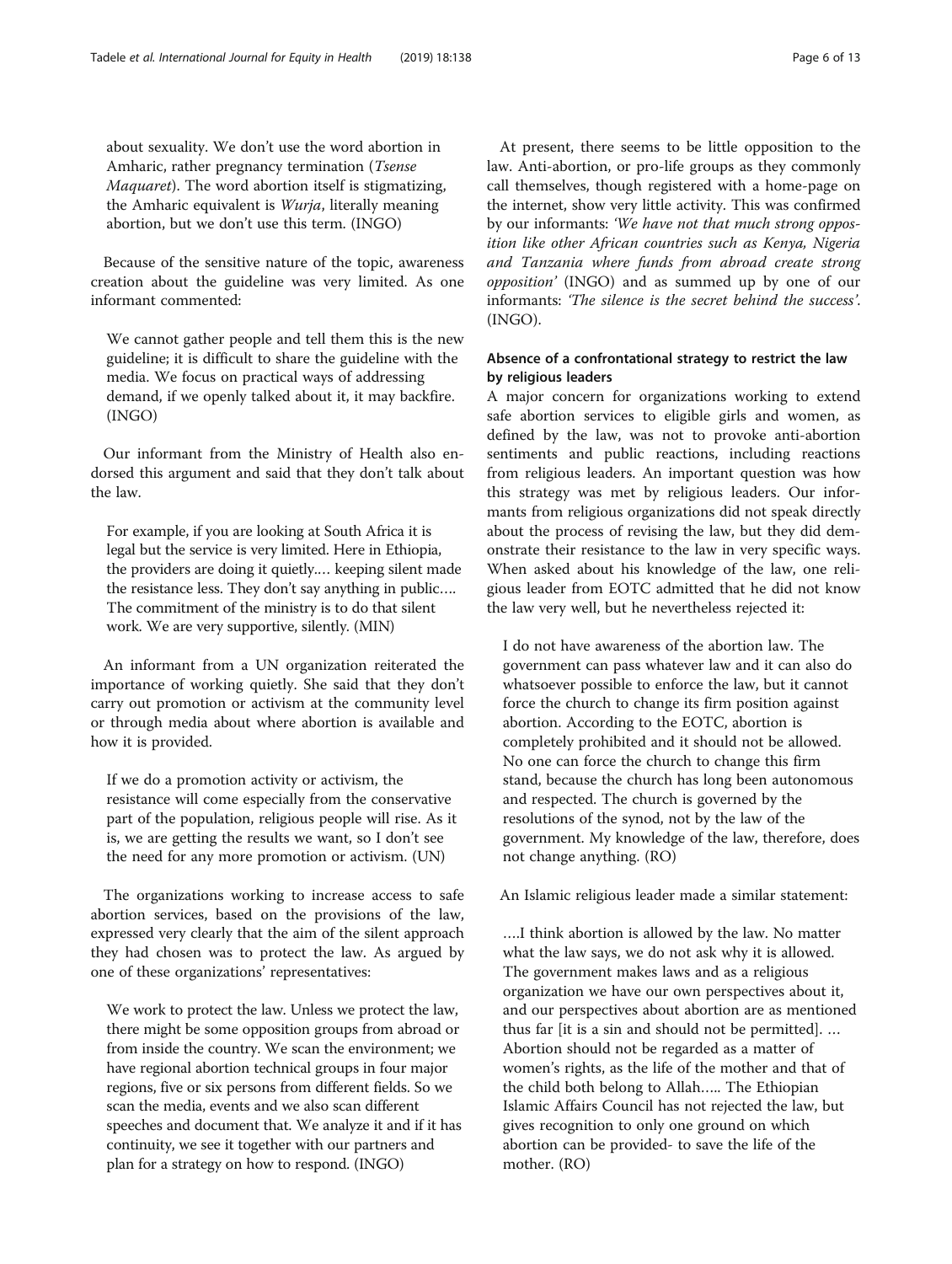Interestingly, this Islamic leader admitted that his organization has not rejected the law officially. In the same vein, the Ethiopian Evangelical Church (EEC) did not officially reject the law. As one of the leaders stated:

I have awareness of the newly revised abortion law. There is no official stand by the EEC concerning abortion. No official stand means we have not objected to the law, and it may also imply that the church has reservations about it. The law should not be regarded as an opportunity for women to practice their rights to terminating an unwanted pregnancy. The life of the fetus has a divinity connotation. God created humans and the life of human being is honorable. Terminating this life is only the sole right and power of God. Abortion is a breach of the relationships between God and his creatures and the power interplay between man and God. Breaching these relationships by man is a sinful act. Therefore, a woman should not simply jump into making decision to terminate pregnancy, she should think time and again before making this decision. (RO)

Even though all the religious organizations included in our sample had a very clear stand against abortion, they had not voiced their opposition to the law officially after its enactment, and did not seem to foster a political debate to restrict the law. Their strong stand against abortion as a violation of God/Allah's commandments was communicated through priests and sheiks down to the community level but did not seem to result in a confrontational strategy vis a vis the federal law.

# The limitations of silence as a strategy to extend access to safe abortion services

The limited public debate and limited voiced opposition against the law indicated above, were seen as closely linked to the silent approach adopted by the actors working to secure access to safe abortion services within the law. While this strategy seems to have worked effectively in terms of preventing confrontation, its limitations are clear. The silence has also hindered the law and its guidelines from becoming known. Women, especially in rural areas or in regional towns, therefore lack knowledge about the law and have little access to information that safe abortion services are available through the health system. In a situation where abortion is surrounded by societal silence, religious actors can, within their own domain, pursue a discourse on abortion as a sin and as a moral transgression, meeting very little opposition. According to our informants, women tend to believe that 'abortion is illegal on all grounds' and do not know where to seek help if they experience an unwanted pregnancy. Hence, as emphasized by some informants, safe abortion services

offered through public health services at primary care level still tend to be under-used because of lack of knowledge, especially in rural areas.

One of our informants from an INGO told us:

There are recently conducted studies on abortion stigma and we were trying to investigate communitylevel barriers to women's access to safe abortion services. We asked the women if they knew about the abortion law of the country and only 48% knew about the law. However, when we go deep down and ask them some of the broad indications of the abortion law, only very few of them knew about the provision. Therefore, information about the abortion law is not widely disseminated to the women though it has progressed over the past ten years. (INGO)

Lack of information about the law was voiced as a problem not only for potential service users but also for health care professionals including midwives, physicians and nurses. Among the health professionals themselves, there is misunderstanding about the law, a representative from a professional organization told us. That is why the nurse said to a girl [a victim of rape] who appeared for safe abortion and related service, "I will take you to the police"/to report the case]. (PA)

Our informant from a local NGO also noted:

We still are witnessing the fact that some service providers do not know the conditions and the entitlements of young people for the services. The challenge now is that many young people are not getting enough information on policy and technical procedural guidelines. We should not be very much deceived by what we see in Addis. A good number of young people are lacking information about this in the country. (NGO)

The same lack of knowledge about the law was seen among other civil servants. According to informants in the NGO sector, even the police and others in the criminal justice system lack knowledge about the law and the procedural guidelines. We experienced this knowledge gap ourselves, when interviewing a high-level official from the Ministry of Justice who demonstrated lack of awareness about the amendment in the law and said that a woman's word that she was raped is not sufficient to qualify for abortion. He said:

If a woman is raped, she should report to the police station to get safe abortion service. If she goes directly to the health facility for abortion purpose without reporting to the police, she can't get the service…. She should report to the Ministry of Justice or police to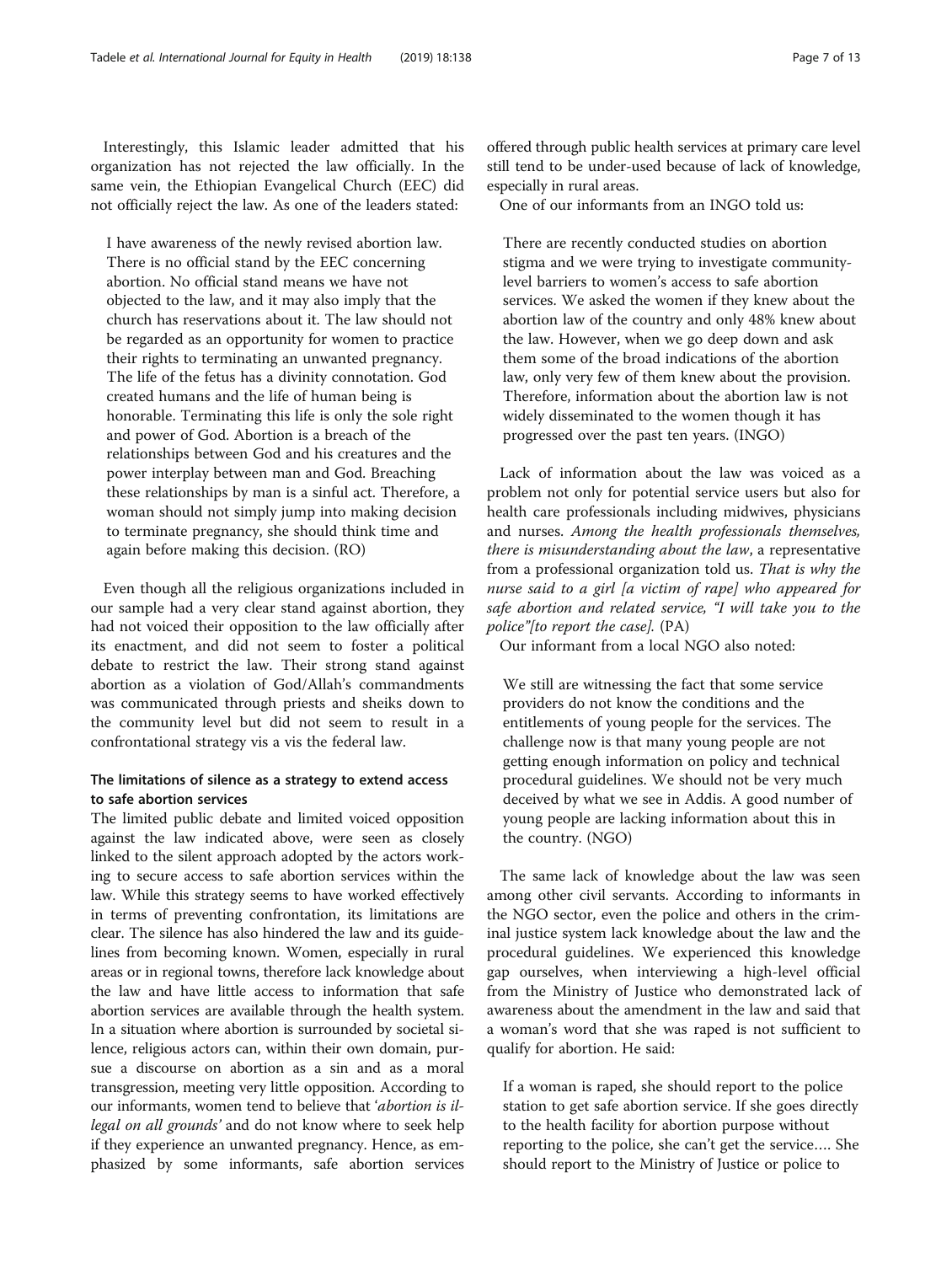make an investigation. Then, the abortion process will start after the prosecutors prove that she is raped. If health care facilities provide an abortion based on the word of a woman, it is not the proper way. (MIN)

The limited information of the law seemed to reinforce an anti-abortion sentiment among health workers and the public alike, and was seen to sustain the stigma associated with abortion and abortion providers. The silent strategy was not considered helpful in addressing this problem since 'it is difficult to fight stigma without talking about it'. Health workers trained in safe abortion care and deployed in their rural home area commonly experienced stigma and found it difficult to provide the services. As an informant from the INGO sector explained to us:

People can easily identify them as abortion care providers and they say a lot of things about them like 'you are the baby killer'. Some even go to their husband and wife and they might hear it. They sometimes come on [confront] them by their religion by claiming it is against religion. (INGO)

The role of health workers as gate keepers to safe abortion services was an issue that was raised by several actors. According to our informants from the service-providing organizations, some providers and facilities resist giving safe abortion services since it goes against their religion and their professional ethos of saving lives. Hence they use their discretionary power to deny services.

They make their own judgment and when they feel that she [the woman seeking abortion services] might not be telling them the truth, they may say 'you don't qualify for the service and we will not give you' [the service]. (INGO)

Rather than denying the abortion seeker services altogether, some health workers would, according to the same informant, avoid providing abortion services by suggesting an alternative procedure: Some advise the client to go and buy medication abortion and return [for post abortion care] if they see bleeding. (INGO) In this way the health worker would assist the woman and provide post abortion care to ensure health and survival without playing an active part in inducing the abortion. This strategy would be easier to defend before God as well as the community.

The service-providing organizations that we talked to were troubled by the problems of disseminating knowledge and creating awareness of the guideline: 'Because of its sensitive nature, advocacy is not being done. We cannot gather people and tell them this is the new guideline; it is difficult to share the guideline with the media'. (INGO) Accordingly, dissemination mainly takes place through training of health workers who receive a copy of the guideline and take it home to share with their colleagues.

According to one of our informants in the INGO sector a major problem is that the law is included in the criminal code:

The law becomes a hindrance in itself. We have asked for safe abortion rooms in the region where we are working, but they refused because the law didn't allow it since it has some prohibitions. If you open up a safe abortion room or publicly announce about it, people assume that you are encouraging it. (INGO)

The ambiguity of the law and the lack of knowledge and public debate about it was also said to hinder documentation of abortion services:

The hidden nature and restrictions make it difficult to have national data. I have seen a receipt of an acquaintance who accessed abortion services in a private hospital and it reads medical check-up. I do not know about government hospitals, but in the private ones it is hidden – they don't write explicitly. (UN)

The commitment of the government to take responsibility for the roll-out of services into rural areas was also questioned. Some informants were concerned that in this highly conservative religious and cultural context 'the government is reluctant to promote safe abortion and decentralize the agenda'. It was observed that the abortion issue was commonly avoided in the regional health system review and planning meetings and hence 'they will not be able to allocate budget for abortion care service'. (INGO) Availability of the service out of urban centres was seen as a continued problem: 'the services should be available at the health centre level but only a few of them are providing the services. The law is here, but it is up to the NGOs to expand the services'. (INGO) From our informants in the NGO sector we learned that international NGOs and UN agencies supported implementation of the law and the roll-out of services in a variety of ways. The assistance ranged from providing material support for abortion and post-abortion care services, training public sector health workers in clinical abortion and post-abortion care skills, operating private clinics to supplement public services (in the case of FGEA and Marie Stopes) or supporting local governmental and non-governmental organizations working on safe abortion.

The lack of information reaching potential service users has been acknowledged by the Ministry of Health,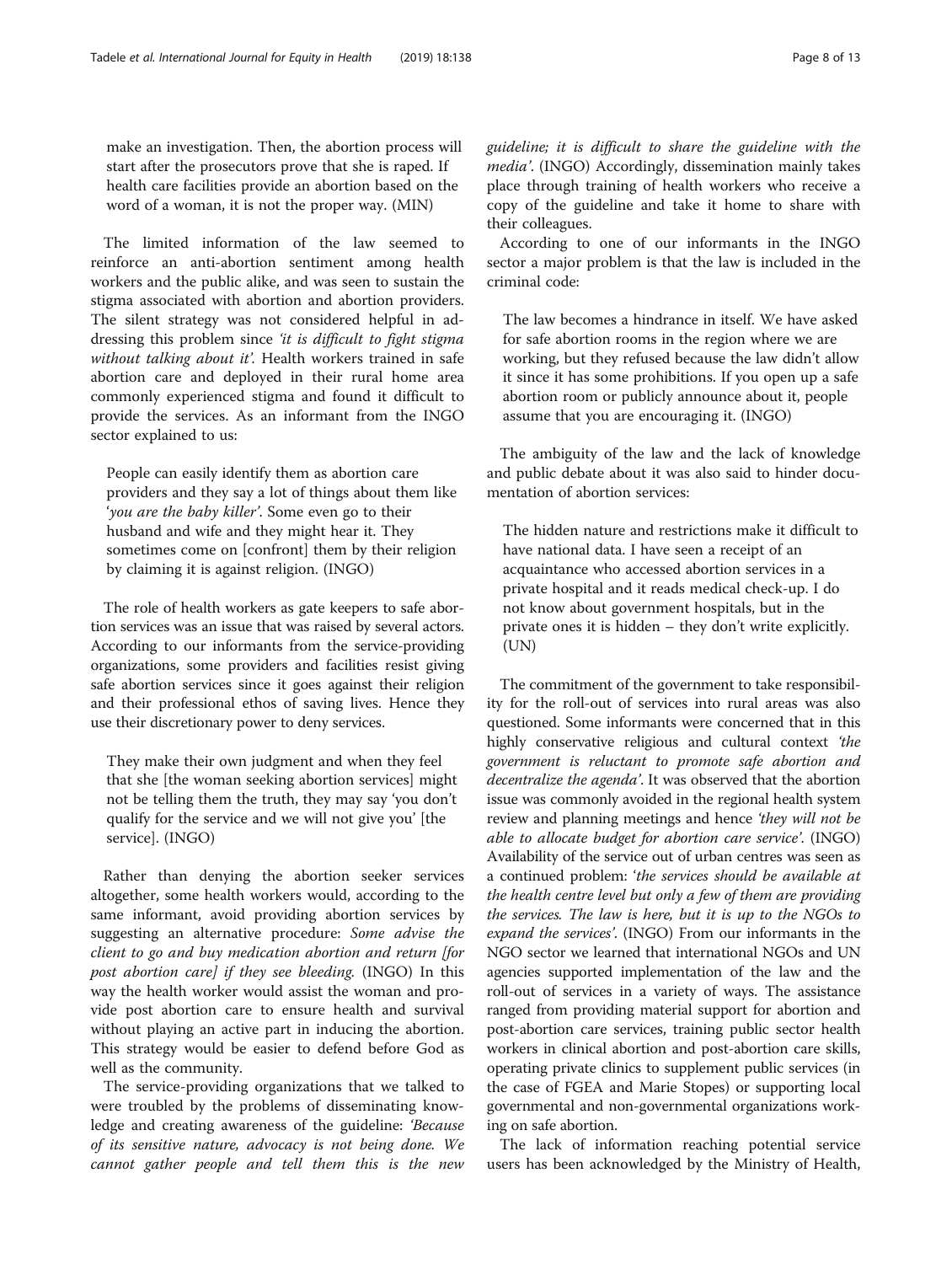and the revised guidelines of 2014 took a new step in strengthening awareness of the law and access to services into the rural areas through the health extension programme. According to one of our UN informants, health extension workers now give information not only about access to safe abortion services but also 'on legal issues like if she [the woman] goes to the health centres she needs to present reasons for abortion'. (UN) This was regarded as an important step in strengthening access because presenting a reason that is outside the provisions of the law would exclude the woman from obtaining safe abortion services.

# **Discussion**

In sharp contrast to the contentious climate and the public debates taking place before the revision of the abortion law, there has been limited public attention to or visibility of the abortion law after it was enacted in 2004. It seems that questions about the law and access to safe abortion services may have been moved from the public sphere of debate to confined areas within organizations or groups of organizations sharing the same attitude. Through our analysis we identified 'silence' as a pro-active strategy used by several actors to avoid conflict and attention, but also as a protective reaction to the environment. As we have shown, the proponents of safe abortion used silence as a strategy to protect the law, while the religious organizations avoided conflict with the official stand of the government by confining their talk against the law to the religious arenas and community settings. Finally, the service-providing organizations used 'the new Bible' (the guidelines) to provide safe services but avoided advertising these services or communicating the number of abortion-seeking women so as not to attract unwanted attention in an environment where anti-abortion sentiments were widespread.

Drawing upon Walt and Gilson's framework for policy analysis [[15\]](#page-12-0) and Shore and Wright's perspectives [[14](#page-12-0)] on the social life of polices, we will, in the following, discuss the international and national context and political climate before and after the revision of the abortion law; the role of the actors involved; and the process of implementation with particular emphasis on silence as a strategy. Secondly we will discuss the implications of silence as a strategy for access to safe abortion services, and will argue that despite its shortcomings, the alliance between the non-government and government actors to promote safe abortion without politicizing the agenda has been vital for the achievements made.

# The international and local context of the law and its implementation

When we explore the context within which it took place, the revision of the law clearly did not happen in an international vacuum. At the time Ethiopia relaxed its abortion law, religious conservativism and the antiabortion pro-life movement was growing in influence globally, and represented a counter discourse to the reproductive health and rights discourse promoted in the International Conference on Population and Development [[17\]](#page-12-0) and its Programme of Action [[18\]](#page-12-0). In 2001 President George W. Bush re-instated the Mexico City policy, known as the Global GAG rule cutting funds to organizations working to improve access to safe abortion [[19\]](#page-12-0). This, according to Skuster [[20](#page-12-0)], represented a setback of the early initiatives to amend the abortion law in Ethiopia where major actors in reproductive health were funded by USAID. When the Millennium Development Goals (MDGs) were adopted following the United Nations Millennium Declaration in 2000 [[21\]](#page-12-0), universal access to reproductive health services, including prevention of unsafe abortion was not included [\[22](#page-12-0)]. MDG 5 was to reduce maternal mortality by three-quarters between 1990 and 2015 and the indicators included maternal mortality ratio and proportion of births attended by skilled health personnel [\[23](#page-12-0)]. Universal access to reproductive health was added in 2005 [[24\]](#page-12-0), but safe abortion as a tool to address maternal mortality was not even mentioned despite the fact that unsafe abortion was responsible for a substantial proportion of maternal deaths globally.

These contradictory discourses and concerns played into the law revision process and contributed to the compromise characterizing the law as it was enacted. The attainment of MDG 5 through reduced maternal mortality was indeed the argument used by the Ethiopian government to change the abortion law in a situation where abortion was estimated to account for 32% of the maternal deaths in the country [[7](#page-12-0)]. At the same time, the operational guidelines, developed by the Ministry of Health after the revised law was passed in parliament in 2004, actively referred to women's rights to health and choice, which are central to the ICPD Programme of Action [\[18\]](#page-12-0). Thus it seems that the government talked with several voices; one communicated that abortion is illegal, another that the prohibitions must be relaxed to save lives, and the third that women have choices and a right to decide over their own body. This ambiguity was reflected in the law itself. Keeping the abortion law in the penal code signaled that abortion is illegal, but the clause in the law that the woman's word of rape or incest is enough to quality for safe abortion services opened up for choice and for positioning abortion as a reproductive rights issue. As Horn pinpointed in an article in Global Post [\[12\]](#page-12-0), it may seem that the *actors* wanted to legalize abortion while making it appear illegal on paper in order to appease antiabortion groups. This way the government appears to have succeeded in appeasing both camps [\[2](#page-12-0)]. The public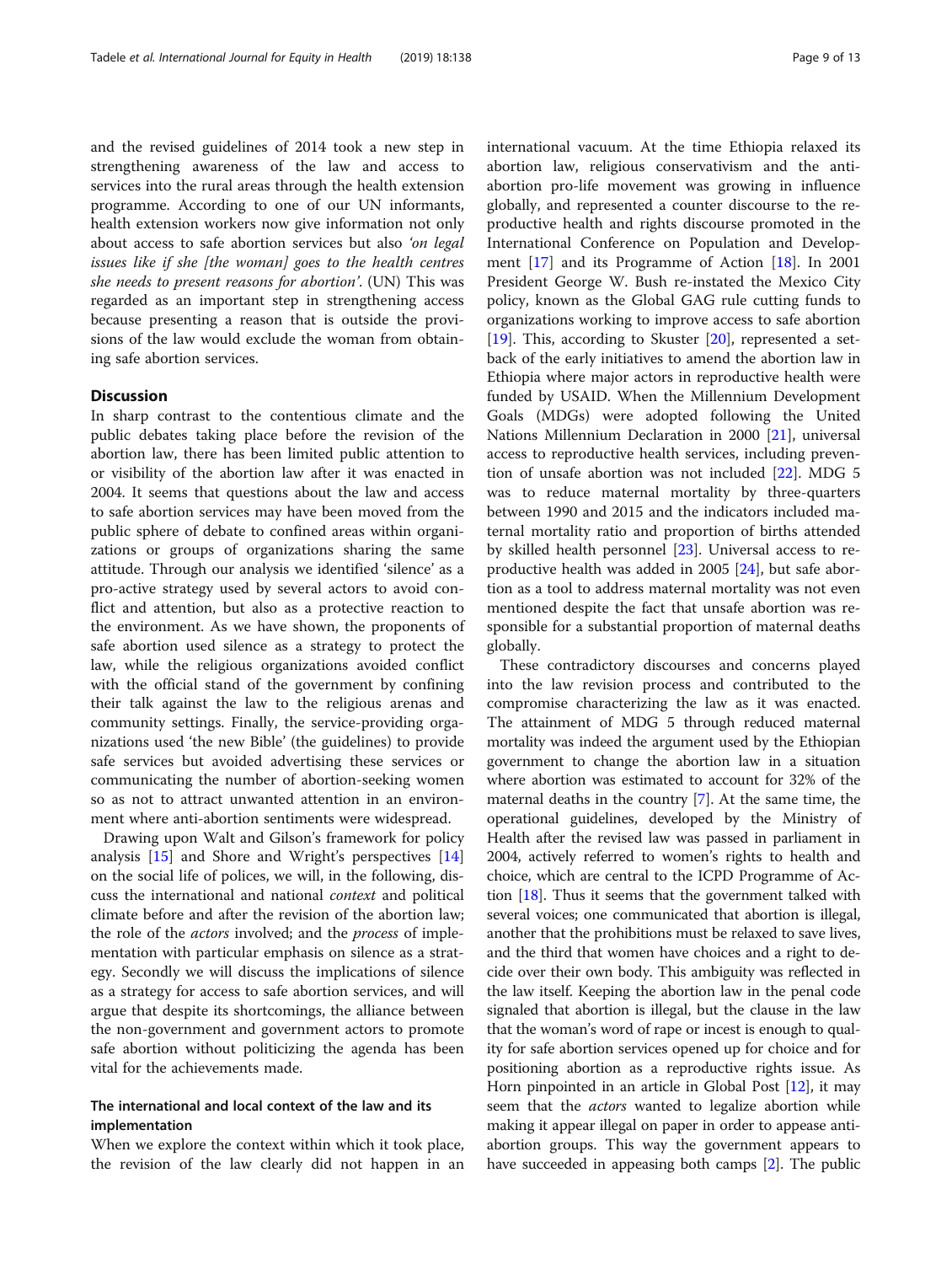health framing of the argument to change the law seems to have enabled policy makers including the Ministry of Health, health care providers and others involved to reconcile tensions between personal and religious values and the professional imperative to save lives.

When the law was passed, it attracted international attention as a liberal law in its context, and according to Wada [[2\]](#page-12-0) the change could not have happened without a strong political will. Given the position of Ethiopian society on sensitive issues like sexuality, sex work and homosexuality [\[4](#page-12-0)], the revision of the abortion law came as a surprise and points to the importance of central actors in the government. The late Prime Minister, Meles Zenawi, and the then Minister of Health, Tedros Adhanom Ghebreyesus, had the reduction of maternal mortality high on their political agenda (see e.g. [\[25](#page-12-0)]) and have been seen as instrumental in getting a more permissive law in place.

A decade after the law became operational, the antiabortion movement seems to have limited foothold in Ethiopia compared to other countries in the region where 'pro-life' actors, funded through international networks, are more visible in anti-abortion advocacy (see e.g. the cases of Tanzania and Zambia this thematic series). Although there is a 'pro-life Ethiopia network' based in the US [[26\]](#page-12-0), the local response seems limited to scattered initiatives and campaigns (see e.g. [\[27](#page-12-0)]). The recent re-instatement of the global GAG rule by President Donald Trump in 2017 does not seem to have spurred a 'pro-life' surge within Ethiopia. This should be understood in the context of the action oriented authoritarian government in Ethiopia in office until 2018, known to 'getting things done' through a top-down approach and actively silencing dissenting voices or platforms. A clear expression of this is the Civil Society Law passed in 2009 which restrained civil society actors in doing advocacy for or against any agenda in reproductive health through cutting their access to funds from abroad to 10% [[28\]](#page-12-0). As we have tried to illustrate in this paper, even the religious communities have not voiced a clear and coherent stand against the law, and we argue that the reason for their silence is the relative authority of the state vis a vis the church. In the authoritarian political context of Ethiopia, opposing the abortion law may not have been a productive strategy to maintain peaceful relations with the government. Though formally independent of the state, the Ethiopian Orthodox Tewahido Church has a history of interdependence with the Ethiopian government which still shapes their relationship today. This has also been the case with other church communities. Religious leaders have generally been appointed only if acceptable to the government, and there are examples of religious leaders being removed from their position or even imprisoned if perceived as a threat to the agenda of the

government. In August 2015, eighteen Muslims including leaders were arrested and sentenced after months of peaceful protests, petitions, and appeals by the Muslim community against undue government interference in religious affairs [[29\]](#page-12-0).

Hence, a weak civil society curtailed by the Civil Society Law limiting international funding combined with a general absence of democratic experience, makes it difficult for religious and other non government actors to advocate against the course of action set by the authoritarian Ethiopian government.

But the absence of strong anti-abortion groups in Ethiopia does not reflect a positive attitude to safe abortion among the population at large. A comparative study in 2017 demonstrated that public opinion was not in line with the revised abortion law. It showed that members of EOTC are highly conservative on social issues compared to their co-believers in other parts of the world, and are much more inclined to state that "having an abortion is morally wrong" than Orthodox Christians in Central and Eastern Europe for example (83% vs. a median of 46%) [[4\]](#page-12-0). Although this figure may vary with religious affiliation, it does indicate that public opinion on abortion in Ethiopia is still highly negative more than a decade after the revised abortion law was passed. A study of health workers in Tigray by contrast, reported that 55% of the participants supported women's right to choose an abortion and that anti-abortion attitudes accounted for only 7% of the trained health practitioners [\[30](#page-12-0)]. This is most likely not representative for Ethiopia as a whole, but it gives an indication of health workers' position as more open to abortion than the public at large. The same mechanisms that hinder active opposition to the existing abortion law, may also hinder the development of progressive social movements that enhance reproductive rights and challenge public opinion.

# Actors' tacit alliance to prevent politicization

Here we return to the discussion of the central actors directly engaged in the policy implementation process, as framed by Walt and Gilson  $[14, 15]$  $[14, 15]$  $[14, 15]$ . These actors included the International NGOs involved in policy development, training and financial and infrastructural support (like IPAS), the service-providing organisations (like Marie Stopes International and Family Guidance Association of Ethiopia), the UN organisations providing assistance to the Ministry of Health (like WHO and UNFPA), and the Ministry of Health as policy maker and implementer. Although there were probably divisions of opinion within the Ministry of Health, the official stand was clearly to improve access to safe abortion services for eligible women. All these actors seemed to speak the same language and emphasised the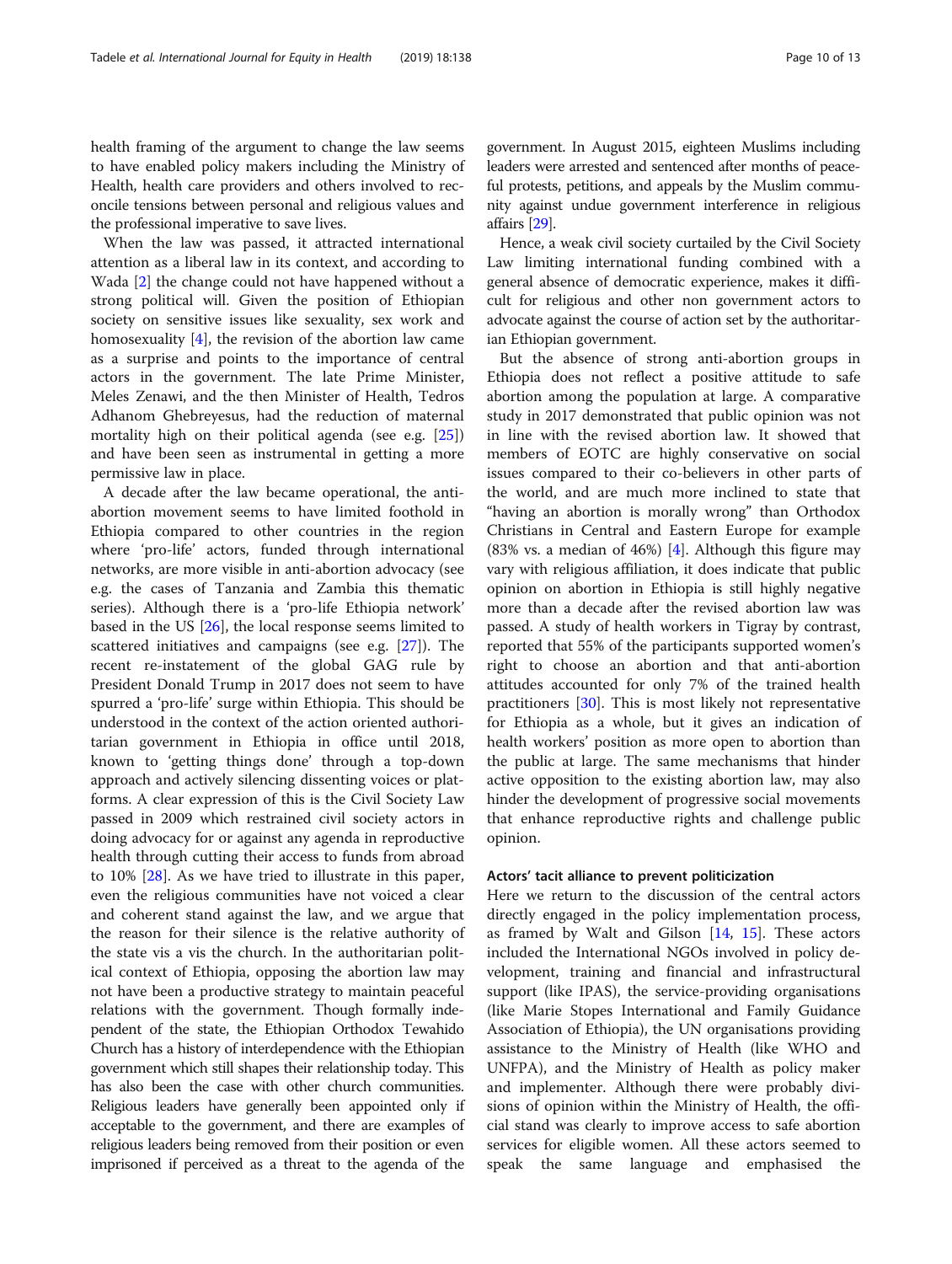commitment to working within the law and to doing it quietly so as not to provoke the public and cause politicization of the agenda, which in turn could cause a backlash. According to Scruton  $([31]: 534)$  $([31]: 534)$  $([31]: 534)$ , politicization refers to a process where a social phenomenon or an activity is transformed from having no 'political connotations to one that is consciously bent towards political ends', and which becomes the basis of mobilization and is turned into an issue of great political significance and conflict. Sexual and reproductive health, defined as deeply moral issues in society, are particularly susceptible to politicization, a pertinent example being the politicization of homosexuality and the re-enforcement of the colonial law prohibiting homosexual practices in Uganda in 2014 [[32](#page-12-0)]. Other countries have followed, the most recent example being Tanzania [[33\]](#page-12-0). In Ethiopia, there seems to be an implied or tacit agreement among these central actors to keep a low profile publicly and work effectively in silence. Silence thus emerged as a tactical strategy to increase access to safe abortion services, and to avoid the confrontational politics of abortion, which different actors in the field alluded to as unnecessary and counter-productive.

# Silence as a strategy and its implications for access

Silence can be pro-active and silence can be reactive, or to use Kenny's [\[34\]](#page-12-0) terms, silence can be either active or passive. Although our material exemplifies both, we argue that silence as a strategy has played a dominant role in the process of implementation in this case, and as a means of resisting or avoiding negative public opinion. Despite its downsides in terms of knowledge dis-semination and advocacy, "the power of silence" [[34](#page-12-0)] as an agentic strategy to extend access to safe abortion services in Ethiopia has been clearly demonstrated. Kenny notes that, "The more one speaks, the more one is inviting attention and perhaps an unfavourable or even dangerous response" ([\[34](#page-12-0)]: 17). Our informants involved in extending safe abortion services argued along the same lines, actively choosing to be silent in a bid to avoid negative public opinion against abortion.

But silence is not always an appropriate strategy and as articulated by Kenny, ".. silence may also be deadly……Political silences kill" ([\[34\]](#page-12-0): 9). The silent approach to abortion care in Ethiopia has left many women, health- and legal professionals in the dark about the abortion law and policy, and this has affected access to safe abortion services negatively. By and large, the level of public awareness about the law seems low and this hinders women's access to safe abortion. A qualitative research study showed that awareness about the new liberalized abortion law was almost inexistent among the girls and women who participated in the study. This implied that their access to safe abortion care was also very limited – they did not know where to go for the service  $[35]$  $[35]$ . Further, in a quantitative study on awareness about the abortion law, 54.5% percent of the respondents did not know about the revised law [[36\]](#page-12-0).

As silence has led to lack of information to the general public, it has at the same time given health workers greater room for discretion. As we have tried to show in this paper, health workers play an important role as gate keepers regulating access to safe abortion services and can use their discretion both to facilitate and to prevent women from accessing services. On the one hand, they may interpret the law and implement the guidelines flexibly to support a woman's decision to terminate pregnancy, claiming it is a result of rape or that the woman seeking abortion is a minor. Some of these providers seemed to understand that the law made abortion accessible 'almost on demand'. Conversely, the health worker may himself or herself be ignorant about the law or be highly religious and conservative on family issues including abortion. In both cases the abortion-seeking woman may be denied services that she, according to the law, is entitled to. In this way, health workers are located at the core of implementation and represent the key to extending access to eligible women, particularly in the context of silence. In both instances, the silent approach stifles struggles for reproductive health rights. Even if the law is permissive, the practice may continue to be highly restrictive when girls and woman are not aware of their rights to services.

Through a scrutinization of the actors engaged in the policy implementation processes, and the context within which the new abortion law has been implemented, we have seen that silence as a strategy has prevented a public debate that could help reduce the stigma surrounding abortion. In other words, by employing silence as a strategy, the actors may have managed to expand access to safe abortion and saved women's lives, but may at the same time have curtailed public debate about gendered, social, moral, economic and legal issues that expose women to unwanted pregnancy and unsafe abortion. The inherent complexity of the policy dynamics at work reveal the social life of policy as detailed by Shore and Wright [\[13](#page-12-0), [14\]](#page-12-0).

Overall, different studies conducted on the impact of the law and our qualitative data show that the new law has substantially increased access to safe abortion care by expanding the grounds on which it can be granted. Nonetheless unsafe abortion and inequity of access still remain high. Particularly, barriers are encountered by rural women who represent the highest proportion of women of reproductive age, and who are more likely to have unsafe abortions and accompanying serious complications than urban women. This suggests that there is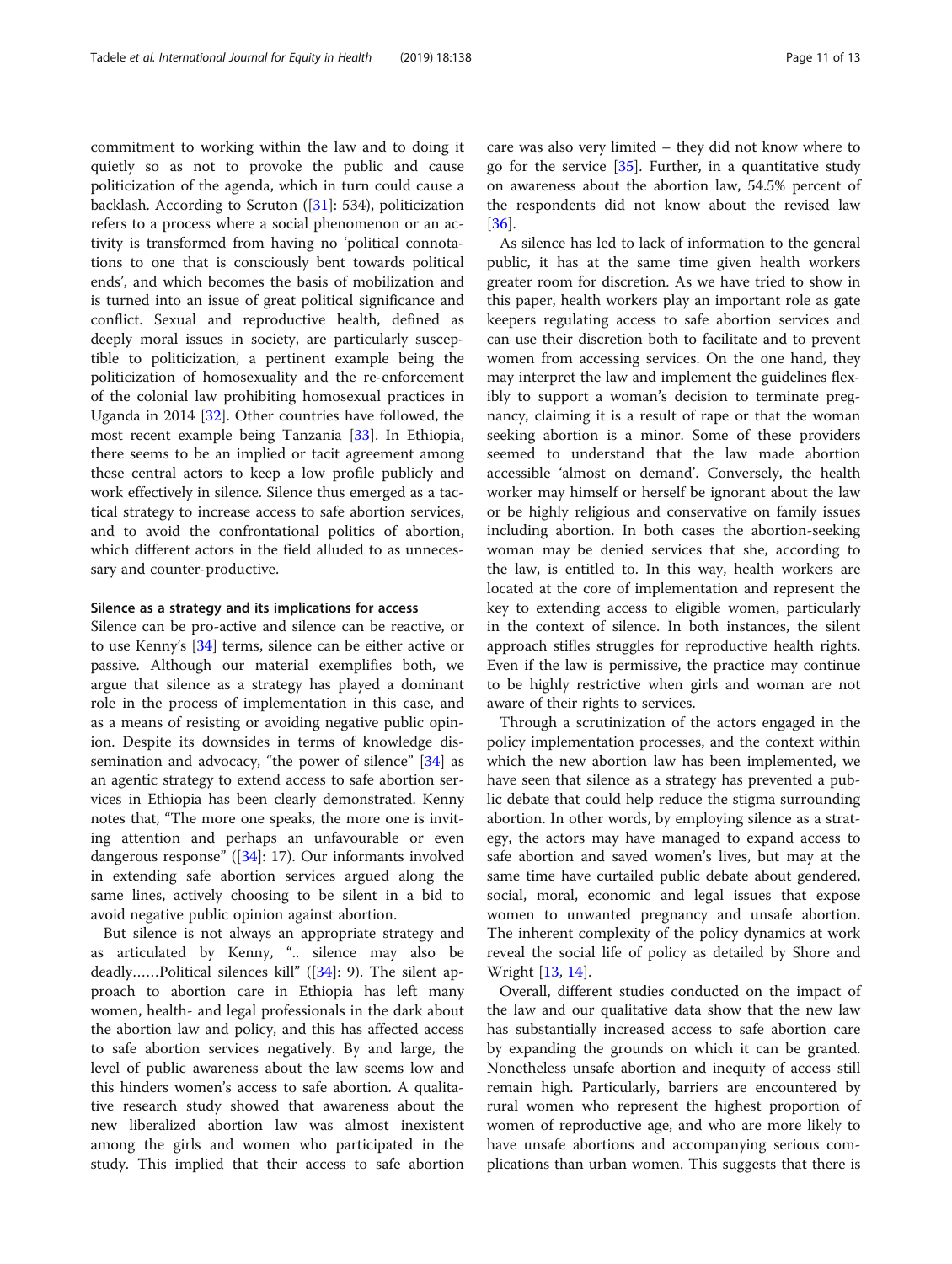critical need for continued expansion of affordable abortion services in public facilities to reach underserved groups such as the young, rural communities and/or women in peripheral regions of the country. The involvement of health extension workers as bridges to safe abortion services as described in the revised guidelines of 2014 [\[37](#page-12-0)] is another indication of the political will to improve access to services. How this will work in practice, i.e. how health extension workers will manage to fit legal advice-giving into their already overburdened everyday work is not yet known.

Changing social norms and public opinion around abortion requires a different approach that actively engages with values at the community level as well as on the health worker level.

Abiy Ahmed entered office as Prime Minister in Ethiopia in 2018 aiming for a more open democratic society. The new Civil Society Law of 2018, lifting restrictions on funding and advocacy, facilitates the development of a stronger civil society and grassroots movements. This lays the ground for two scenarios. With the appointment of 50% women in the cabinet and other key positions in government, a woman centred, rights based approach to abortion services may gradually come to complement the public health approach that has been vital to extend safe abortion services for the last decade. This would be in line with the human rights basis of the Ministry of Health Guidelines to safe abortion care of 2006 [[7](#page-12-0)] and 2014 [\[37\]](#page-12-0). The other side of the coin is that the Civil Society Law, in the context of the anti abortion movement in the US coupled with the Global GAG rule, may lay new grounds for anti abortion actors. In the longer term perspective this can threaten the revised abortion law of 2004, and the achievements made in improving access to safe abortion services.

# Study limitations

The interviews that the study findings are based on were conducted at three points in time between November 2016 and April 2018 with the purpose of investigating how the revised abortion law had fared after it was made operational through the MOH guidelines published in 2006 and 2014. This implied that we did not follow the implementation of the law from the beginning and had to rely on retrospective interviews with actors and their memory and interpretation of the process. We were particularly interested in how the main actors, both governmental and non-governmental, developed strategies for implementation, and how these strategies affected access to services for eligible women. We did, however, not collect qualitative or quantitative information from users on access, so our discussion is based on the impressions, experiences and observations of the actors involved in the process of revising the law and implementing safe abortion services. This is obviously a design weakness since these actors may have an interest in success and may have exaggerated the positive outcomes. However, there are quantitative studies that describe the same trend and support these actors' position as represented in our findings. An archival study to supplement the interview data would have been useful, but was not possible to do within the time frame of the study. We may have missed out on important information and events related to the process of implementing the law such as anti-abortion activities which we may have underestimated. However, the number and centrality of the organizations included, some of which have a very long history in the field, and the repeat interviews with core actors and triangulation with previous quantitative and qualitative studies strengthen the study findings and conclusions.

# Conclusion

The implementation of the Ethiopian abortion law can only be understood with a recognition of the ambiguities inherent in the law and the opportunities for interpretation that this involves. A liberal interpretation of the law may be threatened by a public debate around the provisions and clauses of the law. Such debate could also threaten the very existence of the law and this is what 'tacitly aligned' actors fear the most. Therefore, if the central actors talk about abortion in public at all, it is framed in the discourse of public health or saving the life of a dying woman. In this way, the actors seem to be accommodative of existing public opinion. They seem to have decided to keep quiet while seizing the opportunity to provide services to the full extent of the law. At the same time silence seems to have helped actors resolve the tension between local social and religious values, the medical necessity to save lives, and local and international actors' interest in complying with international frameworks on sexual and reproductive health and rights (SRHR) issues. Thus, the silent approach is a good entry point, but cannot be a sufficient long-term response to the abortion issue since it does not promote awareness of and access to safe abortion services, and does not challenge existing norms and values. We conclude with Horn [\[11\]](#page-12-0) that 'dealing with abortion in Ethiopia means dealing with contradiction. But in a land of many paradoxes, such contradictions can persist far longer than they might in a more open society. For now, at least, the uneasy compromise remains in place'.

#### Acknowledgements

The authors would like to thank the participants interviewed for this study for their very valuable contributions. We would also like to thank Heran Abebe for assisting us in arranging interviews and Addisu Tsegaye for conducting interviews with religious leaders. Finally we thank the Norwegian Research Council's NORGLOBAL scheme (project number 249686) for funding the research and the University of Bergen for publication support.

#### Authors' contributions

All co-authors (KMM, GT, AB and HH) contributed to the design of the study, and were actively engaged in the data collection and analysis of the material.